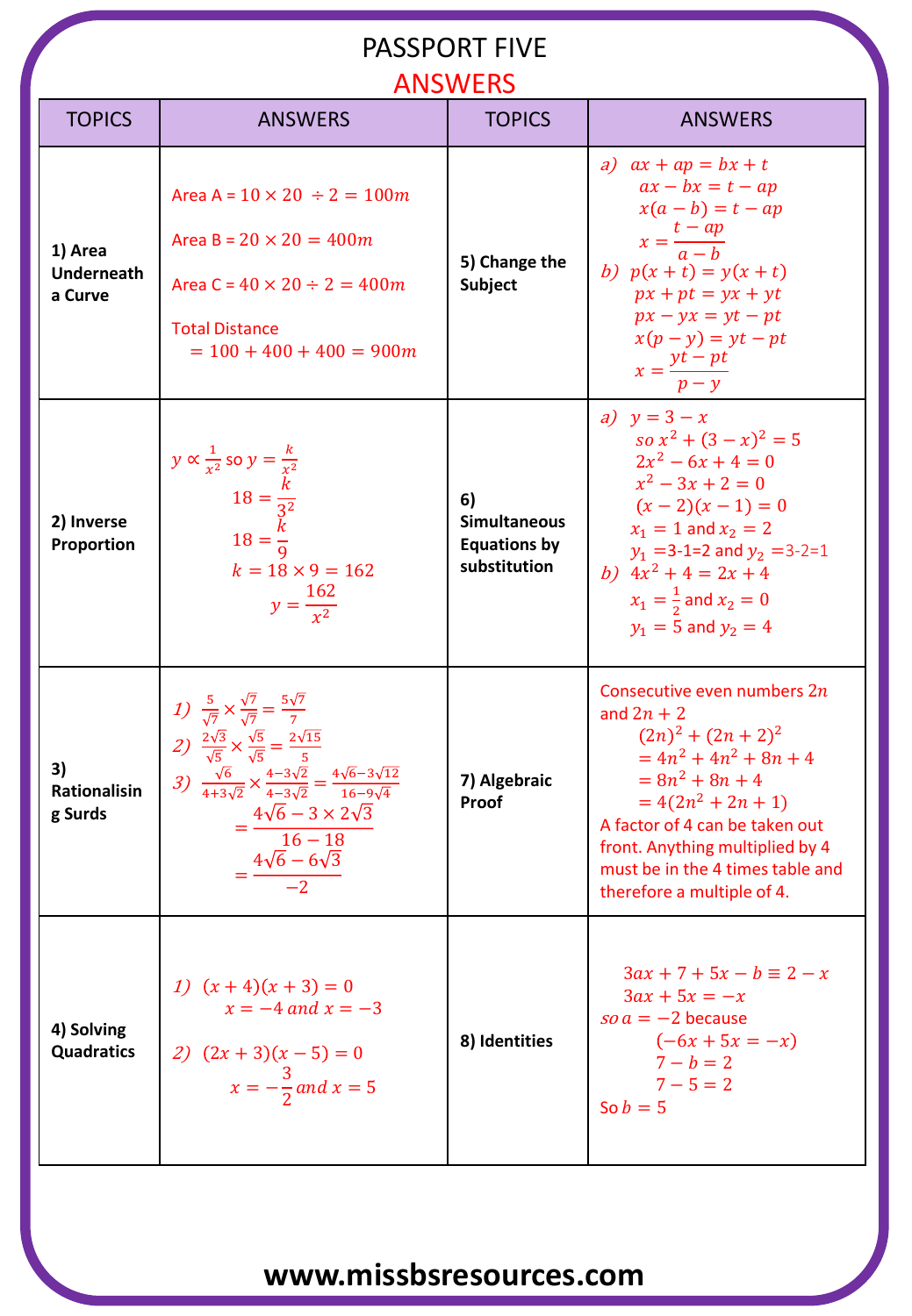#### PASSPORT FIVE

| <b>ANSWERS</b>                                          |                                                                                                                                                                                                             |                                                       |                                                                                                                                                                                                                                                                                                               |  |  |  |  |
|---------------------------------------------------------|-------------------------------------------------------------------------------------------------------------------------------------------------------------------------------------------------------------|-------------------------------------------------------|---------------------------------------------------------------------------------------------------------------------------------------------------------------------------------------------------------------------------------------------------------------------------------------------------------------|--|--|--|--|
| <b>TOPICS</b>                                           | <b>ANSWERS</b>                                                                                                                                                                                              | <b>TOPICS</b>                                         | <b>ANSWERS</b>                                                                                                                                                                                                                                                                                                |  |  |  |  |
| 9) 3D<br><b>Trigonomet</b><br>ry                        | <b>Base Hypotenuse</b><br>$h = \sqrt{20^2 + 8^2} = 4\sqrt{29}$<br>$= 21.5407m$<br>Height of may pole OP<br>$Tan(50) = \frac{Opp}{4\sqrt{29} \div 2}$<br>$Opp = 2\sqrt{29} \times Tan(50)$<br>$Opp = 12.84m$ | 13) Probability<br>of<br>Independent<br><b>Events</b> | $P(YY) = \frac{10}{24} \times \frac{9}{23} = \frac{90}{552} = \frac{15}{92}$                                                                                                                                                                                                                                  |  |  |  |  |
| 10)<br>Enlargemen<br>t by a<br>negative<br>scale factor | $\bm{\varkappa}$<br>c<br>⋇<br>$\rightarrow$<br>$\frac{1}{2}$<br>$\frac{1}{2}$<br>$\mathbf{0}$<br>$\frac{1}{2}$<br>ô<br>\$.<br>9<br>Coordinates<br>$(4,2)$ , $(1,2)$ and $(1,5)$                             | 14)<br>Interpreting<br><b>Histograms</b>              | a) $30 + (45 + 6) + (15 + 9)$<br>$= 105$ people<br>b) $15 + (45 + 6) + (15 + 9)$<br>$= 90$ people<br>c) 55 to 65 miles<br>$(15 + 9) + (45 + 12) = 81$<br>Didn't travel 55 to 65 miles<br>30 to 55 miles is $105 + 24 =$<br>129 people<br>65 to 70 miles is 39 people<br>Altogether<br>$39 + 129 = 168$ people |  |  |  |  |
| 11) Vectors                                             | $\overrightarrow{AB} = -3a + 2b - a$<br>$= 2b - 4a$<br>$\overrightarrow{AM} = \frac{1}{2}(2\mathbf{b} - 4\mathbf{a})$<br>$= b - 2a$                                                                         | 15) Reverse<br><b>Averages</b>                        | a) __, __, 7, __, __ median 7<br>b) 5, 5, 7, __, __ mode 5<br>Range of 4<br>5,5,7,8,9                                                                                                                                                                                                                         |  |  |  |  |
| 12) Circle<br><b>Theorems</b>                           | <b>Cyclic Quadrilateral.</b><br>Opposite angles add to make 180<br>degrees.<br>$x = 180 - 75 = 105^{\circ}$                                                                                                 |                                                       |                                                                                                                                                                                                                                                                                                               |  |  |  |  |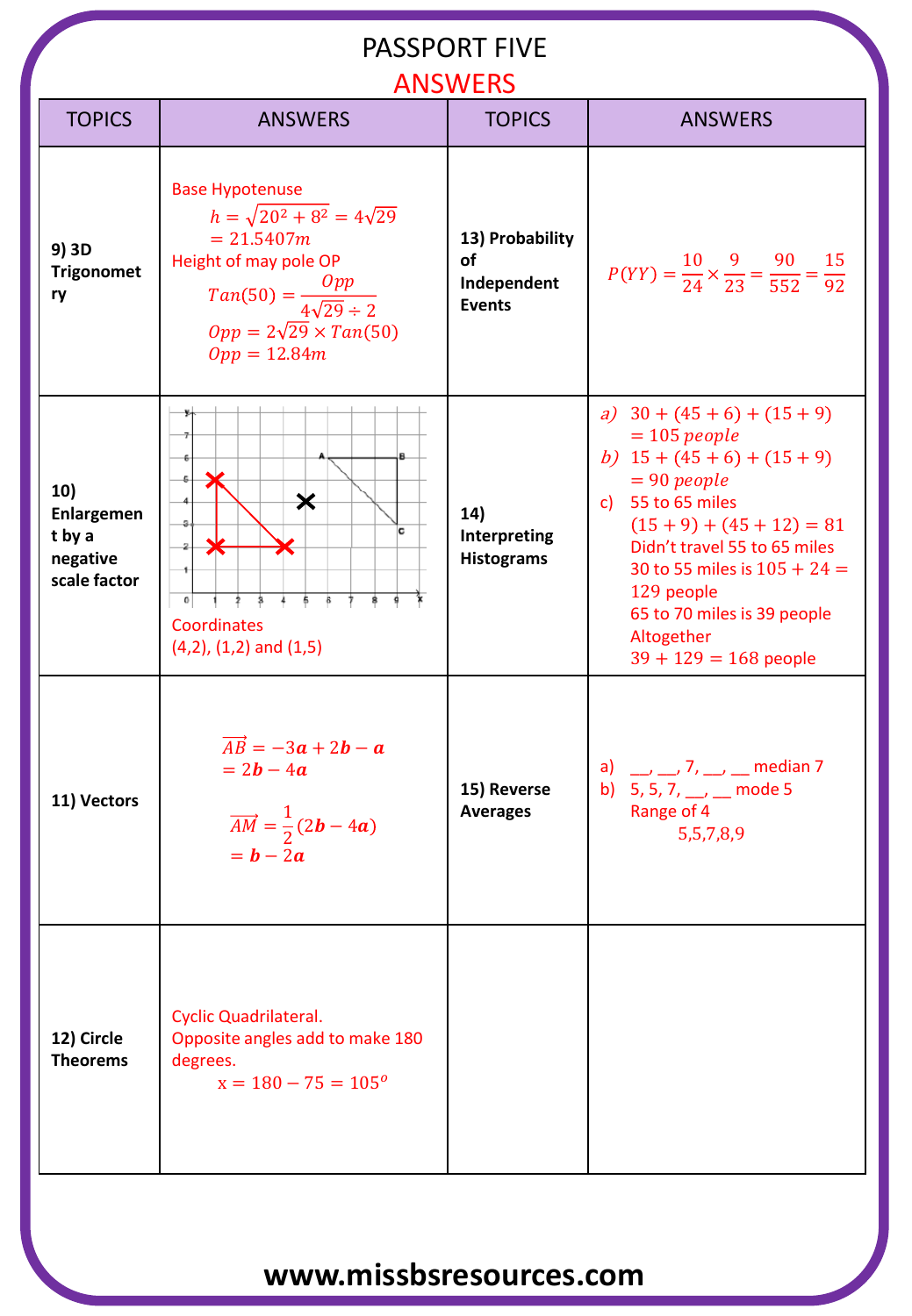## PASSPORT FIVE **ANSWERS NUMBER**

| <b>TOPICS</b>                              | <b>ANSWERS</b>                                                                                                             | <b>TOPICS</b>                                             | <b>ANSWERS</b>                                                                                                                                       |                                                                                                                                                                                                                             |                     |
|--------------------------------------------|----------------------------------------------------------------------------------------------------------------------------|-----------------------------------------------------------|------------------------------------------------------------------------------------------------------------------------------------------------------|-----------------------------------------------------------------------------------------------------------------------------------------------------------------------------------------------------------------------------|---------------------|
| <b>Index</b><br><b>Notation</b>            | a)<br>$\mathbf{1}$<br>b) $(\sqrt[3]{125})^2 = 5^2$<br>$= 25$<br>c) $\sqrt{64} = 8$<br>d) $\frac{1}{3^2} = \frac{1}{9}$     | <b>Reverse</b><br>Percentage                              | $16.12 \div 0.55 = \text{\pounds}29.31$                                                                                                              |                                                                                                                                                                                                                             |                     |
|                                            | $2500 \times 0.9 = \text{\pounds}2250$<br>$2250 \times 0.95^{3}$<br>$=$ £1929.09                                           |                                                           |                                                                                                                                                      | Min                                                                                                                                                                                                                         | Max                 |
| <b>Successive</b><br>Percentage            |                                                                                                                            |                                                           | $\mathsf{L}$                                                                                                                                         | 7.45cm                                                                                                                                                                                                                      | 7.55cm              |
| <b>Change and</b><br>Compound              |                                                                                                                            | <b>Bounds</b>                                             | W                                                                                                                                                    | 11.5cm                                                                                                                                                                                                                      | 12.5cm              |
| <b>Growth and</b>                          |                                                                                                                            |                                                           | Area                                                                                                                                                 | 85.8 $cm2$                                                                                                                                                                                                                  | 94.4 m <sup>2</sup> |
| Decay.                                     |                                                                                                                            |                                                           |                                                                                                                                                      |                                                                                                                                                                                                                             |                     |
| <b>Recurring</b><br><b>Decimals</b>        | $\frac{7}{9}$<br>a)<br>758<br>b)<br>999<br>542<br>$\mathcal{C}$<br>990                                                     | <b>Surds</b>                                              | a) $\sqrt{4 \times 6} = 2\sqrt{6}$<br>b) $\sqrt{35}$<br>c) $\sqrt{9} + 4\sqrt{3}$ –<br>$2\sqrt{3} - 6$<br>$= 3 + 2\sqrt{3} - 6$<br>$= 2\sqrt{3} - 3$ |                                                                                                                                                                                                                             |                     |
| <b>Fractions and</b><br><b>Percentages</b> | $T \propto m$ so T = km<br>$600 = 250k$<br>$k = \frac{600}{250} = 2.4$<br>$T = 2.4m$<br>$T = 2.4 \times 400 = 960$ seconds | Surds $-$<br><b>Rationalise</b><br>the<br>denominato<br>r |                                                                                                                                                      | a) $\frac{3}{\sqrt{5}} \times \frac{\sqrt{5}}{\sqrt{5}} = \frac{3\sqrt{5}}{5}$<br>b) $\frac{2}{3-\sqrt{5}} \times \frac{3+\sqrt{5}}{3+\sqrt{5}} = \frac{6+2\sqrt{5}}{9-5}$<br>$=\frac{6+2\sqrt{5}}{4}=\frac{3+\sqrt{5}}{2}$ |                     |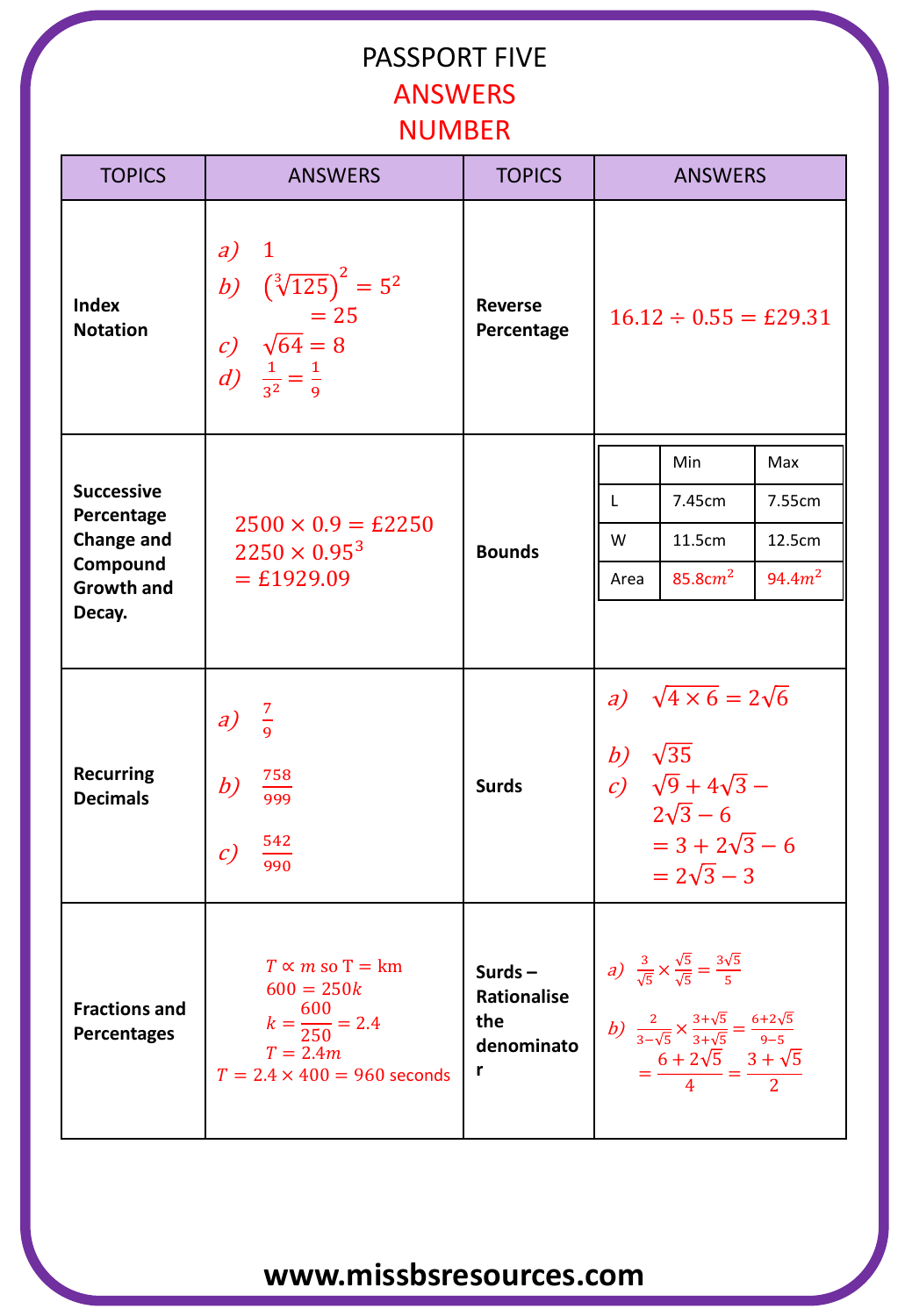## PASSPORT FIVE **ANSWERS** Algebra

| <b>TOPICS</b>                            | <b>ANSWERS</b>                                                                                                                                                                                                      | <b>TOPICS</b>                                                 | <b>ANSWERS</b>                                                                                                                                                                           |  |  |
|------------------------------------------|---------------------------------------------------------------------------------------------------------------------------------------------------------------------------------------------------------------------|---------------------------------------------------------------|------------------------------------------------------------------------------------------------------------------------------------------------------------------------------------------|--|--|
| <b>Midpoint of</b><br><b>Coordinates</b> | X coordinate<br>$\frac{-4+10}{2} = \frac{6}{2} = 3$<br><b>Y Coordinate</b><br>$\frac{6+(-8)}{2}=-\frac{2}{2}=-1$<br>Z Coordinate<br>$\frac{10+6}{2} = -\frac{16}{2} = 8$<br>Midpoint $(3, -1, 8)$                   | <b>Completing</b><br>the Square                               | $(x+3)^2-9-2$<br>$=(x+3)^2-11$<br>$p = 3$ and $q = -11$                                                                                                                                  |  |  |
| Quadratic<br>Formula                     | $a = 1, b = -4$ & $c = -8$<br>$x = \frac{-(-4) \pm \sqrt{(-4)^2 - 4 \times 1 \times (-8)}}{2 \times 1}$<br>$=\frac{4\pm\sqrt{16+32}}{2}$<br>$x = \frac{4 + \sqrt{48}}{2} = 5.46$<br>$x=\frac{4-\sqrt{48}}{2}=-1.46$ | <b>Simultaneo</b><br><b>us</b><br><b>Equations</b>            | $x^2-1=5x-1$<br>$x^2 - 5x = 0$<br>$x(x-5) = 0$<br>$x_1 = 0$ and $x_2 = 5$<br>$y_1 = -1$<br>$y_2 = 25 - 1 = 24$                                                                           |  |  |
| Factorise<br>Expressions                 | 1) $4(x + 5)$<br>2) $3y(y+4)$<br>3) $(x + 7)(x - 3)$                                                                                                                                                                | <b>Equation of</b><br>parallel and<br>perpendicul<br>ar lines | a)<br>$y = 2x + c$<br>$4 = 2(3) + c$<br>$4 = 6 + c$ so $c = -2$<br>$y = 2x - 2$<br>b) $y = -\frac{1}{2}x + c$<br>$5=-\frac{1}{2}(-2)+c$<br>$5 = 1 + c$ so $c = 4$<br>$y=-\frac{1}{2}x+4$ |  |  |
| Algebraic<br><b>Manipulation</b>         | $LHS = \frac{4(a^3 - a)}{(a + a^2)(ab)}$<br>$=\frac{4a^3-4a}{a^2b+a^3b}$<br>$=\frac{4a(a^2-1)}{a^2b(1+a)}=\frac{4(a^2-1)}{ab(1+a)}$<br>$\frac{4(a+1)(a-1)}{ab(a+1)}$<br>$=\frac{4(a-1)}{ab}=RHS$                    | <b>Change the</b><br><b>Subject</b>                           | $y(x - a) = x + 2a$<br>$yx - ya = x + 2a$<br>$yx - x = 2a + ya$<br>$x(y-1) = 2a + ya$<br>$x = \frac{2a + ay}{y - 1}$                                                                     |  |  |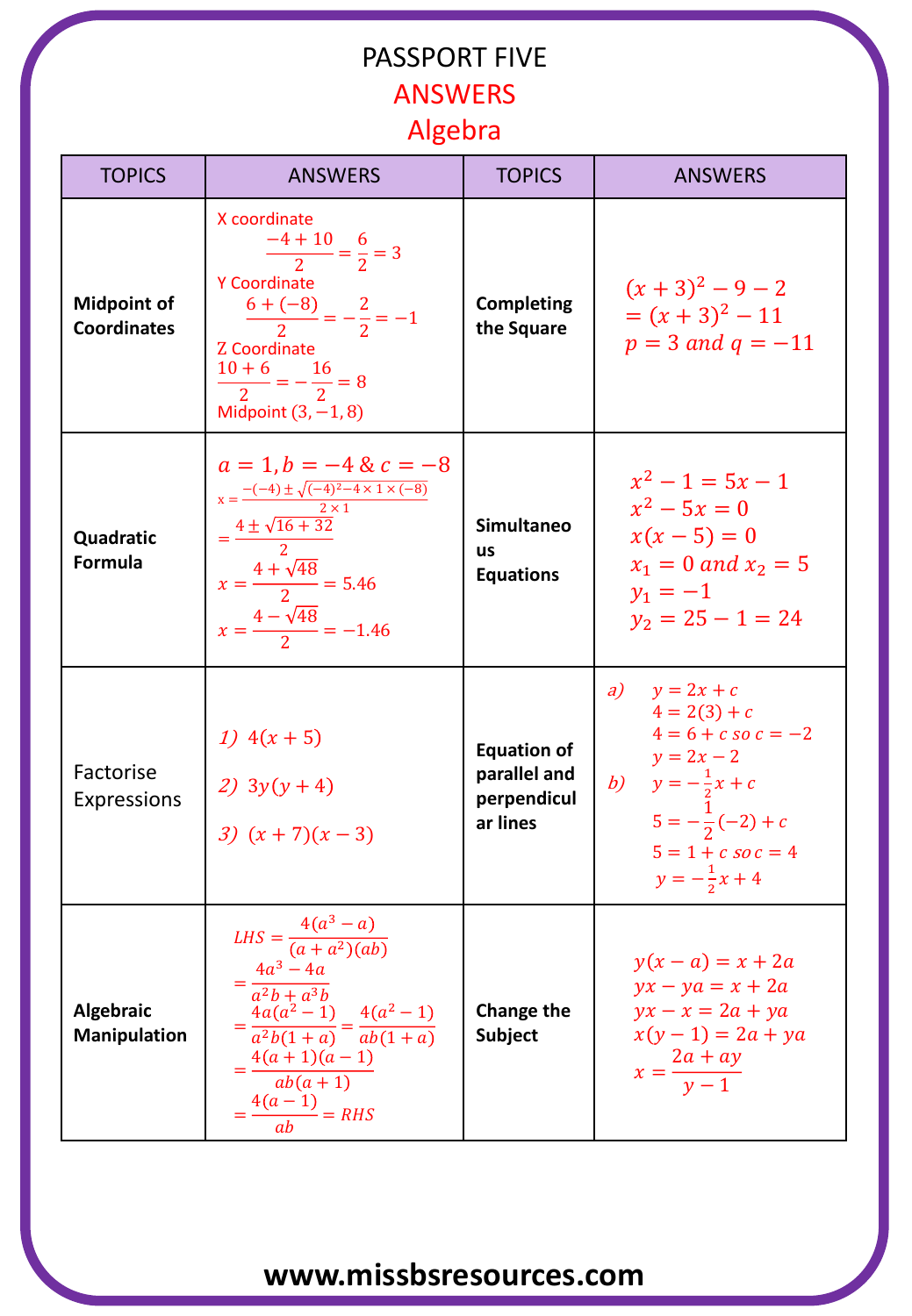#### PASSPORT FIVE ANSWERS

## Shapes and Measures

| <b>TOPICS</b>                                                | <b>ANSWERS</b>                                                                                                                                                                                                                                    | <b>TOPICS</b>                                       | <b>ANSWERS</b>                                                                                                                            |  |  |
|--------------------------------------------------------------|---------------------------------------------------------------------------------------------------------------------------------------------------------------------------------------------------------------------------------------------------|-----------------------------------------------------|-------------------------------------------------------------------------------------------------------------------------------------------|--|--|
| <b>Volume of</b><br><b>Frustum</b>                           | Vol big cone<br>$\frac{1}{3}(\pi \times 15^2 \times 40) = 3000\pi$<br>Vol small cone Radius =<br>7.5cm<br>$\frac{1}{2}(\pi \times 7.5^2 \times 20) = 375\pi$<br><b>Vol Frustum</b><br>$3000\pi - 375\pi = 2625\pi$<br>$= 8246.68$ cm <sup>3</sup> | <b>Trigonometry</b><br>Area of a<br><b>Triangle</b> | $\frac{1}{2}$ (12 × 14 × sin(50))<br>$= 64.3 cm2$                                                                                         |  |  |
| 3D<br>Pythagoras'<br><b>Theorem</b>                          | $BD = \sqrt{8^2 + 4^2} = 4\sqrt{5}$<br>$= 8.944cm$<br>$DF = \sqrt{(4\sqrt{5})^2 + 8^2}$<br>$= 12cm$                                                                                                                                               | <b>Similar</b><br><b>Shapes</b>                     | Length SF = $\frac{40}{50} = \frac{4}{5}$<br>Area SF = $(\frac{4}{5})^2 = \frac{16}{25}$<br>$3.27 \times \frac{16}{25}$<br>$= 2.0928 m^2$ |  |  |
| <b>Circle</b><br><b>Theorem</b>                              | $AOB = 180 - (90 + 36)$<br>$= 54^{\circ}$<br>Tangent meets at right angle to<br>centre.<br>$ABC = 27^{\circ}$<br>The angle at the centre is twice<br>the angle at the circumference<br>(from the same chord)                                      | Perimeter of<br>a Sector                            | $360 - 72 = 288$<br>$\left(\frac{288}{360}\times\pi\times18\right)+9$<br>$+9$<br>$= 63.24$ cm                                             |  |  |
| <b>Transformatio</b><br>$n -$<br>Enlargement<br>from a point | Coordinates<br>$(-4,-2)$ , $(-2,-2)$ and $(-3,-4)$                                                                                                                                                                                                | $-3$ $-2$                                           | 3<br>x<br>$\Box$ <sup>0</sup><br>$\overline{5}$<br>$\overline{2}$<br>3                                                                    |  |  |